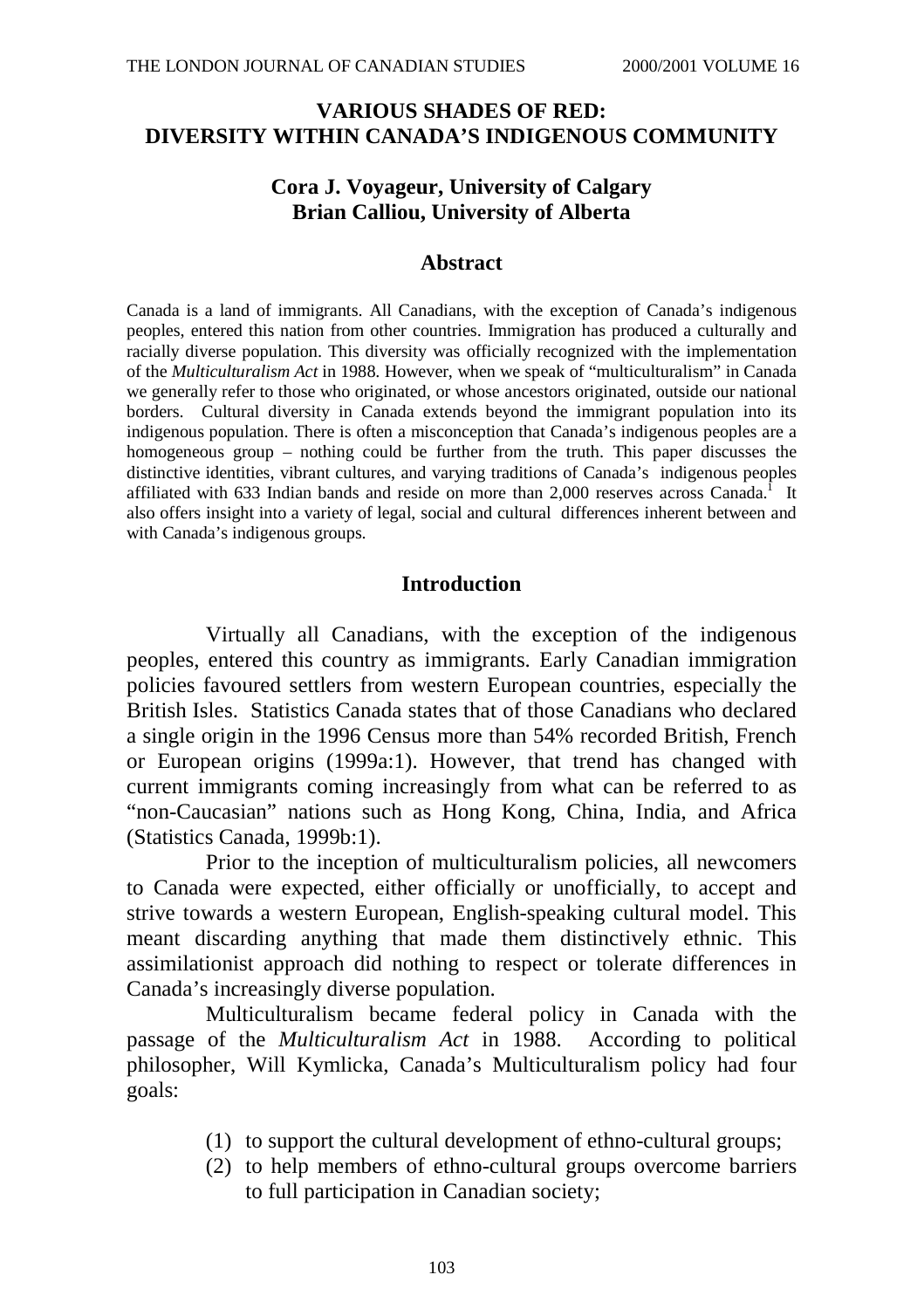- (3) to promote creative encounters and interchange among all ethno-cultural groups;
- (4) and to assist new Canadians in acquiring at least one of Canada's official languages (1998:15).

The legislation was the result of a policy introduced to the House of Parliament in 1971 by then Prime Minister, Pierre Trudeau (Kymlicka, 1998:15). The official encouragement of multiculturalism at this time although not multilingualism - was, at least in part, a political (and perhaps electorally motivated) response to newcomers' increasing reluctance through the 1960s to submerge their ethnic heritage in favour of rapid assimilation into the 'Canadian mainstream'. Further endorsement of multiculturalism came in the 1982 Constitution by declaring that the Charter of Rights "shall be interpreted in a manner consistent with the preservation and enhancement of the multicultural heritage of Canada" (Francis, Jones and Smith, 1992:460). Notwithstanding the disparate opinions on the basic conceptualisation of multiculturalism in Canada, the underlying motives and subsequent attempts at policy evaluation, for almost thirty years, governments and public agencies at all levels have developed programmes that have espoused notions of supporting Canada's ethnic diversity.

Multiculturalism, then, is intended to make it possible for people to retain or express their identity with pride, if they so choose, by reducing the legal, institutional, economic or societal obstacles to this expression (Kymlicka, 1997). When we think of multiculturalism in Canada, we think of people of different cultures with different languages, different customs, (and, let us not forget, the food) who come from around the world to make our country their adopted home. The term "multiculturalism" is generally reserved for those who originated, or whose ancestors originated, outside our national borders. However, when we view the Aboriginal population<sup>[2](#page-15-0)</sup>, there is often a misconception that we have a homogeneous culture nothing could be further from the truth. Given the public encouragement of Canada's ethnic diversity amongst the communities that derive from nineteenth and in particular twentieth century immigration, it seems ironic that the country's Aboriginal populations should still be subject to reductive stereotyping processes that fail to recognize their diversity.

This paper discusses the diversity among the Aboriginal community by first, briefly, discussing anthropological differences and then offering a more detailed examination of the various legal differences inherent between indigenous groups. The indigenous peoples of Canada have distinctive identities with vibrant cultures and varying traditions that are as different from each other as French society is from British. Although there are many commonalties and beliefs held by indigenous people, there are also many differences. These differences are not only geographical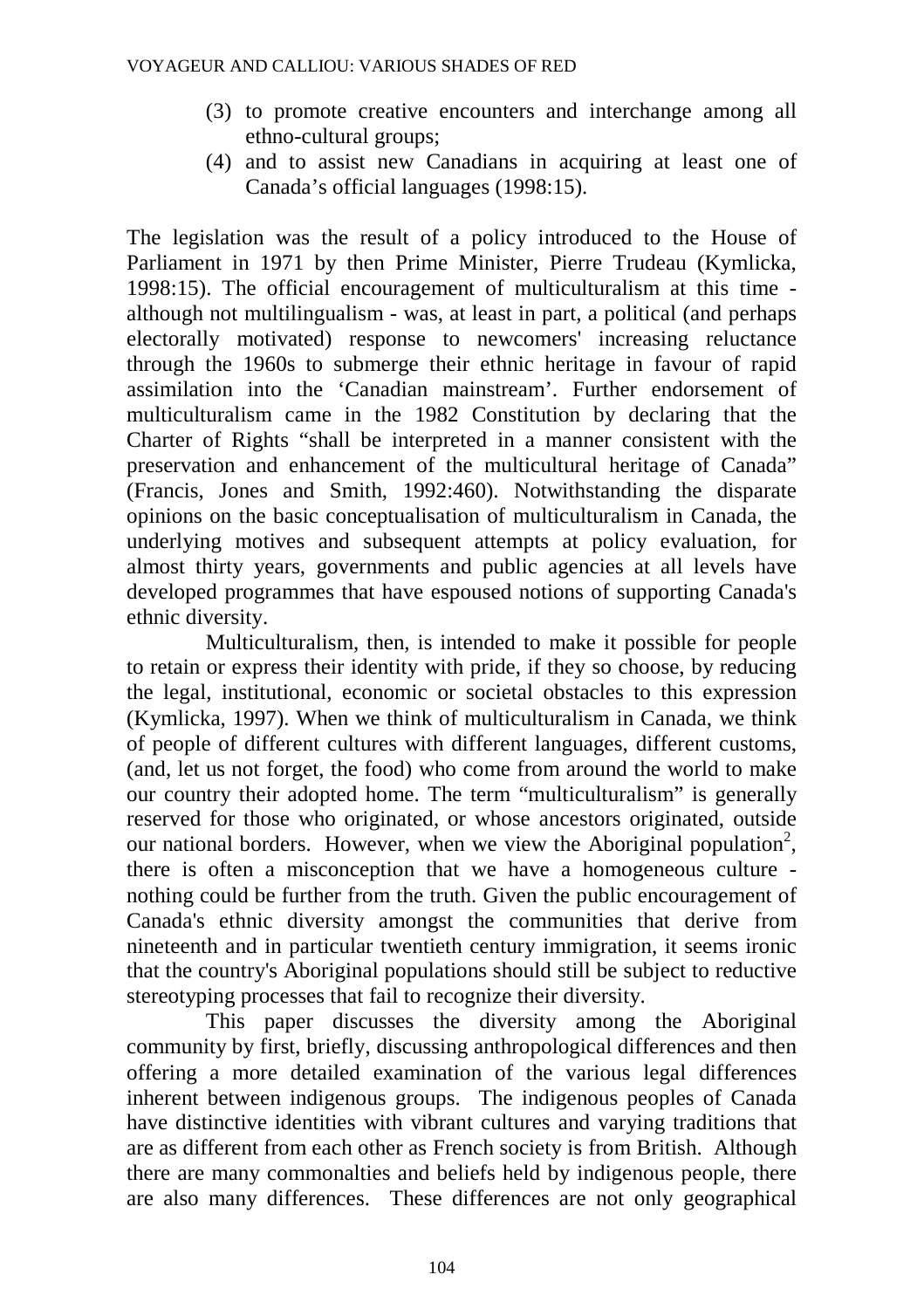(some living in the high Arctic while others reside on the plains) and linguistic but also legal, cultural, and social. For example, First Nations people in Canada (called "Indian" in the Constitutional definition) are affiliated with 633 Indian bands and reside on more than 2,000 reserves across Canada.<sup>[3](#page-15-0)</sup> This fact alone speaks to the heterogeneity within only one of the four indigenous groups.

Before it is possible to understand who is entitled to the benefit of specific Aboriginal rights (if one is eligible), one needs to have a basic understanding of some legal definitions. In the *Unjust Society*, Harold Cardinal characterized this definitional problem as "legal hocus pocus" (1969:20). While Cardinal's description has validity, it is nevertheless possible and necessary to sort out the various definitions and classifications and their differing relationships and experiences with government. However, before we discuss the legal definitions we will briefly examine the anthropological definition of Aboriginal.

### **I. Anthropological Descriptions**

Anthropologically, Canadian indigenous people are descendants of the first inhabitants of North America, who live within the boundaries of Canada. They have eleven language families and speak 53 different languages (Elliot, 1992:11). These include the Eskaleut; Athapaskan; Wakashan; Salishan; Penutian; Algonkian; Siouxan; Iroquoian; Muskogean; Hokaltecan; Azteco-Tanoan; and Caddoan (Dickason, 1997:5). Within these linguistic categories are many diverse cultures. All indigenous people are collectively known as "Aboriginal".

One can view the First Nations as just one group of "Aboriginal peoples" set out in our Constitution and as an example of the multicultural nature of their group. Many Aboriginal cultures could be found in any city, province or territory in Canada as shown elsewhere in this collection of writings. For example, the Province of Alberta has 46 separate Indian bands among the First Nations population.<sup>[4](#page-15-0)</sup> There are distinct cultural differences between the tribes with Alberta being home to the Blackfoot, Blood, Stony, Cree, Dene, Saulteaux, and Beaver tribes (Dempsey, 1988). Each has its own unique culture and language. For example, the Stony language is different from the Cree language and members of other linguistic group cannot understand each other while each was speaking in their mother tongue. It seems ironic, but -outside Quebec - English is the universal language in the Aboriginal community.

The understanding, or lack thereof, goes far beyond language within the indigenous community. Some Aboriginal groups just did not see "eye to eye". Historian, Olive Dickason, states in *Canada's First Nations: A History of the Founding Peoples from Earliest Time* that "…intertribal hostilities were endemic in the Americas" (1997:60). In fact, some First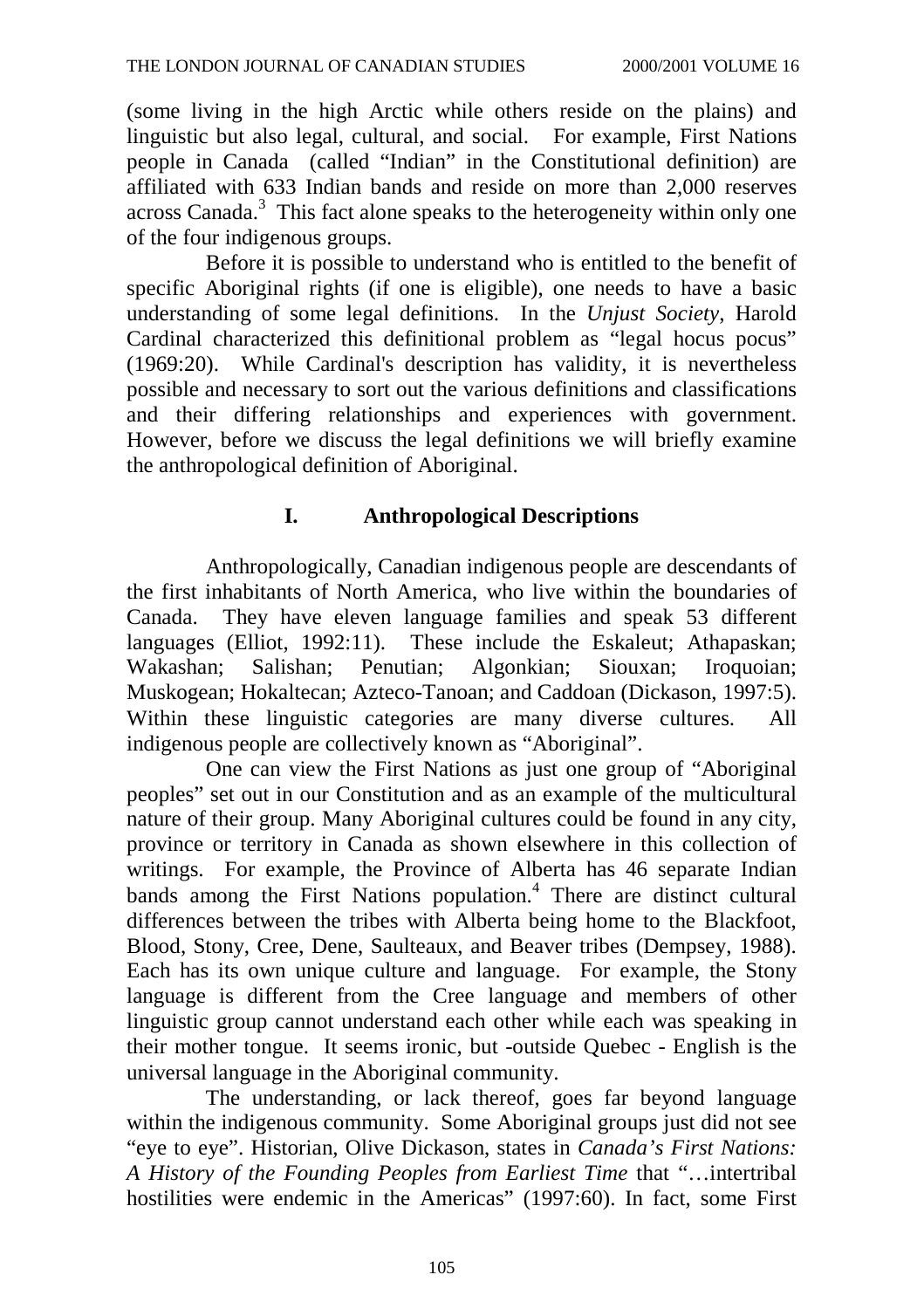Nations were traditional enemies such as the two Alberta bands that lived in relatively close proximity to each other. Dickason comments that "the Cree and the Blackfoot considered each other their worst foe" (1997:174).

The various First Nations cultures are geographically scattered throughout Canada and have unique historical experiences that shaped their present day culture (Morrison and Wilson, 1995). Besides the First Nations cultural differences, there are the Métis with at least two distinct cultures, as we shall see below, and the Inuit. The most significant distinctions, however, are the legally imposed definitions.

# **II. Legal Definitions of Aboriginal Peoples**

Three pieces of legislation determine the legal categorization of Aboriginal peoples in Canada: the *Constitution Act, 1867* (the *British North America Act*); *the Indian Act*; and the *Constitution Act, 1982*.

# **A. The Constitution Act, 1867 (The British North America Act)**

At Confederation, The British North America (BNA) Act gave exclusive powers over "Indians and Lands Reserved for Indians" under section 91(24) to the federal government. Indians under the Constitutional definition is broader than the Indian Act definition. The Supreme Court of Canada in *Re: Eskimo* held that Indians under s. 91(24) includes the Eskimo (Inuit). Some have argued that this should also include the Métis (Chartier:1979:57). However, the federal government has decided to interpret their jurisdiction in as narrow a fashion as possible. Under this authority, Parliament enacted a series of laws that became the *Indian Act* and exercised its jurisdiction over those defined as "Indians".

# **B. The Indian Act**

The *Indian Act* has been, and still is, Canada's major instrument for dealing with its Aboriginal population - a population racially and potentially legally different from other residents of the country. However, as we will see, Parliament has exercised its jurisdiction in a very legalistic and narrow manner. While recently the *Act* has become somewhat of an embarrassment to the federal government, it has come to be seen as a source of ethnic salvation and cultural survival by some First Nations people. The *Indian Act* is a product of an historical obligation to protect and, at the same time, "civilise" Aboriginal people (Tobias, 1983:39). It pre-dates Confederation and has its roots in British Imperialism and is consistent with their treatment of indigenous peoples in its colonies (Leslie and McGuire, 1978). The *Indian Act* has its origin in the *British North America Act* where "Indians" were categorised as persons deserving special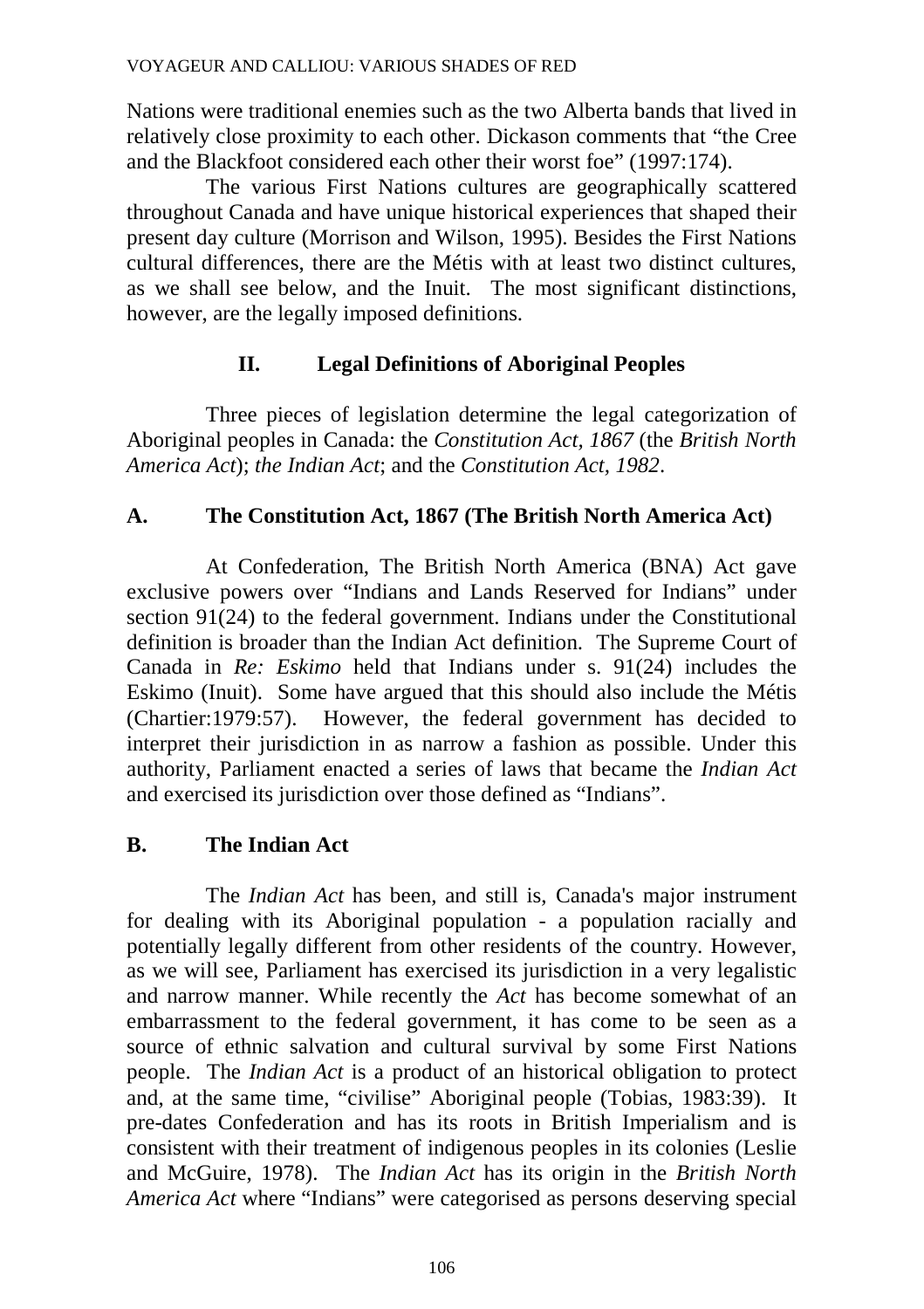attention under a federal mandate. Although one could interpret this mandate as discretionary, Canada interpreted it as impelling and exercised its mandate by narrowly defining who would or could be an "Indian". The evolution of the *Indian Act* has witnessed increasing federal power within the realm of Indian Affairs that has produced the only clientele department now in existence in the federal structure.

Most Aboriginal people have mixed emotions about the *Indian Act* although some have consistently criticised it for its constraints. They resent the authority it exerts over their daily lives, yet see it as an important device for protecting their special rights. These "rights", supposedly enshrined in the *Act*, are variously perceived. Formulations vary according to region, tribe, personal experiences and local folklore. The *Indian Act* contains statements of freedom to maintain land; freedom of trespass from whites; freedom from some types of taxation; the ability to determine band membership; and other powers. Due to its restrictive rules, some demand the abolishment of the *Indian Act*. However, others fear its abolition will mean a loss of *Indian Act* rights and prefer to see its continuance rather than risk having no statutory protection.

The *Indian Act* also caused many First Nations women and their children to lose membership and status rights pursuant to section 12(1)(b). This section illustrates the male bias in the earlier *Indian Act*. It pertained specifically to a woman losing her status by marrying a non-Indian man, while it had no effect on Indian men marrying non-Indian women.

Section 1 of the Canadian *Bill of Rights* guaranteed equality to all under the law regardless of race or sex. Two First Nations women, Lavell and Bedard argued that under the *Indian Act* they were discriminated against on the basis of sex, which contravened the Canadian *Bill of Rights*. The case was heard before the Supreme Court of Canada, which affirmed a lower court's decision upholding the validity of section 12(1)(b), which deprived Lavell and Bedard of their Indian status. The decision stated that the Canadian *Bill of Rights* meant equality only in the administration and enforcement of the law. The actual substance of the law could discriminate between men and women as long as the law was applied by its administrator in an even-handed way (Atcheson, 1984:12).

Section 12(1)(b) was repealed in 1985 by the Bill C-31 amendment to the *Indian Act* after the federal government was embarrassed in the international arena (Voyageur, 1996:103). Sandra Lovelace, a Maliseet woman, who lost her Indian status by marrying a non-Indian man. Lovelace took her case to the United Nations Human Rights Tribunal who found Canada in breach of the International Covenant on Civil and Political Rights. This ruling caused great embarrassment to the Canadian government but it took four years for the legislation to change (Voyageur, 1996:103). Since 1985, the *Indian Act* no longer allows people to lose status or to gain status through marriage.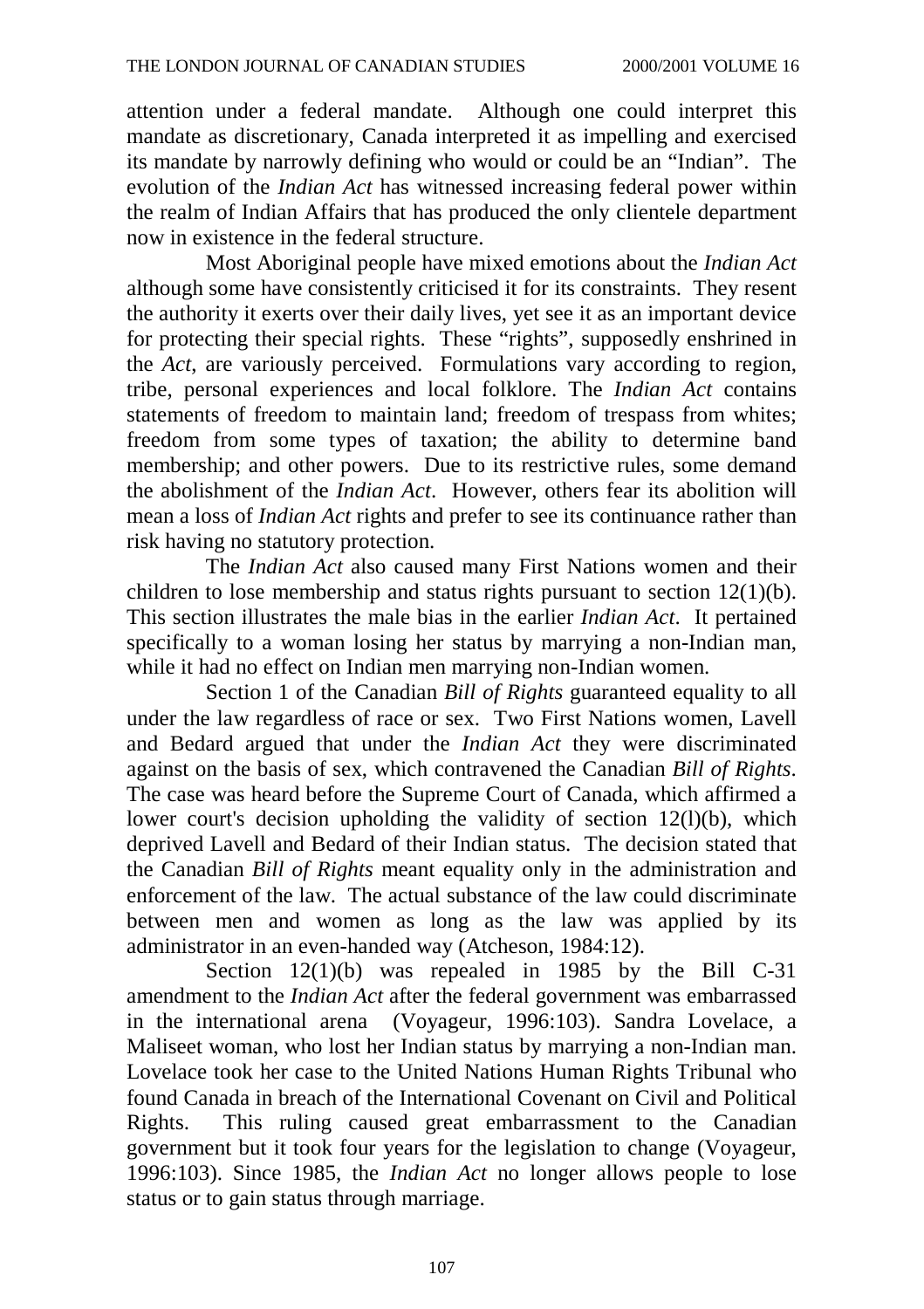## **C. The Constitution Act, 1982**

The *Constitution Act, 1982,* which amended our earlier Constitution by adding a *Charter of Rights and Freedoms,* contains a definition of "Aboriginal peoples" that includes most Aboriginal groups in Canada, but does not include non-Status Indians (Sawchuk, 1985:136). The 1982 amendments to the Constitution contained explicit clauses referring to Canada's Aboriginal peoples. Section 35(1) provided that the "existing Aboriginal and treaty rights are hereby recognized and affirmed". Section 35(2) defines the Aboriginal peoples of Canada as the "Indian, Inuit and Métis peoples of Canada." (Government of Canada, 1982: Schedule B). Since this is not an exclusive definition, non-Status Indians could be included, but as yet Parliament has not amended the Constitution to include them.

It was only after intensive lobbying by the various Aboriginal groups in Canada that s.35 was included in the Constitution (Sanders, 1983:301). With the entrenchment of s. 35(1), an Aboriginal group or any person who can prove the existence of traditional practices or ties to specific territories can have their Aboriginal rights constitutionally protected.

Generally the term "Aboriginal" includes all indigenous people in Canada: Indian (First Nations), Métis, Inuit, non-Status Indians, and a more recently created group – Bill C-31s (those who were entitled to reinstatement of Indian status after 1985). Many have found that the myriad of names applied to Native people have caused enormous confusion and misunderstanding. Clarification of this matter is required. There is however, the more specific legal definition of Aboriginal people in the Constitution mentioned above.

## **III. Legally Imposed Categories of Aboriginal People in Canada[5](#page-15-0)**

### **A. Indian (First Nations)**

The term "Indian" was more widely used in the past than it is today. This is a result, in part, to its pejorative connotation. This is especially true of those who point to its association with Columbus's case of mistaken identity. However, it does have a rather specific definition in Canadian law, that is the one given in the *Indian Act* s.2(1) which states: "'Indian' means a person who pursuant to this Act is registered as an Indian or is entitled to be registered as an Indian" (Hawley and Amai, 1995:4). In this context, the term has a legal connotation since it specifies a type of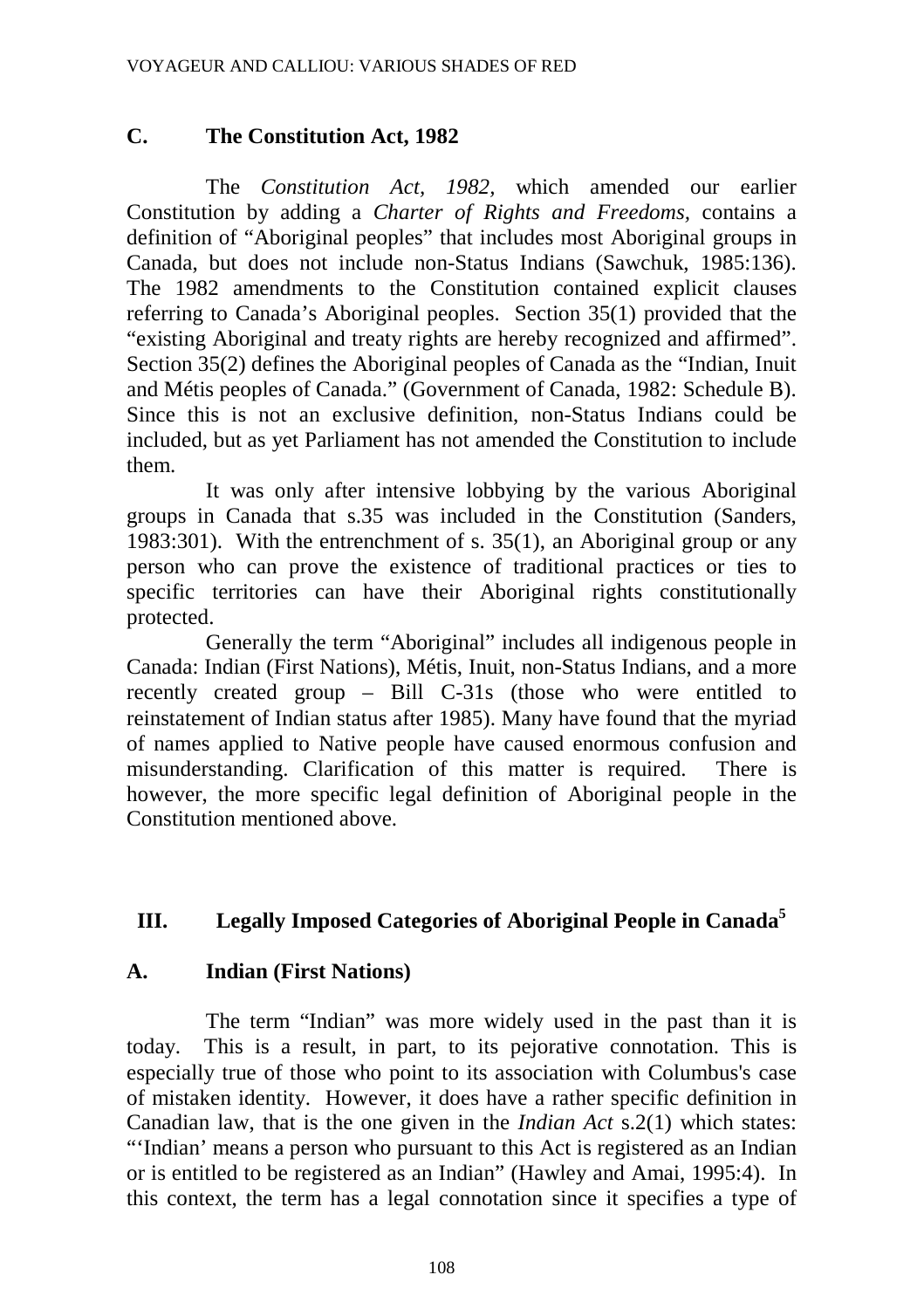Aboriginal people with special legal rights.<sup>[6](#page-15-0)</sup> One can therefore interchange the terms "registered", "legal", and "status" when referring to those with special ties to the federal government pursuant to the *Indian Act*. The legal status "Indian" confers special rights in Canadian law. As a result, those with this special status under the *Indian Act* are unwilling to dispense with it regardless of its negative connotation in some circles. This is especially true for people affiliated with the national organization representing "status" Indian chiefs - the Assembly of First Nations (formerly called the National Indian Brotherhood) - and its provincial affiliates.

The historical development of the *Indian Act* illustrates its racial and patriarchal nature. The new Dominion government's *Indian Act* of 1868 set out a definition of "Indian" as:

> All persons of Indian Blood, reputed to belong to the particular tribe and their descendents;

> All persons residing among such Indians, whose parents were or are, … descended on either side from Indians

> All women lawfully married to any [such Indians] and the children issue of such marriages, and their descendents (Government of Canada, 1868: 42).

However, in 1869, the federal government began to state who would not be entitled to Indian status. This legislation was particularly harmful to Indian women, most specifically, Indian women marrying anyone other than Indian men, since they would cease to be Indian as did any children from that marriage (Voyageur, 1996:93).<sup>7</sup> The imposed definition of Indian was very much a patriarchal idea with the elements of the definition focusing on a male person of Indian blood (Calliou, 2000:1).

## **a. Treaty vs. non-Treaty Indians**

To further muddy the waters, there is a bifurcation of the term "Indian". This is the distinction between "Treaty" and "non-Treaty Indians". Treaty Indians are those who (or whose ancestors) entered into treaties with the Crown. The non-Treaty Indian designation refers to those who did not sign a treaty for some reason or another.<sup>[8](#page-15-0)</sup> However, non-Treaty Indians still have Indian status. For example, all of British Columbia (with the exception of the north west region and parts of Vancouver Island) is not covered by treaty agreements, yet the majority of British Columbia Indians have Indian status because the federal government recognises them under the *Indian Act*.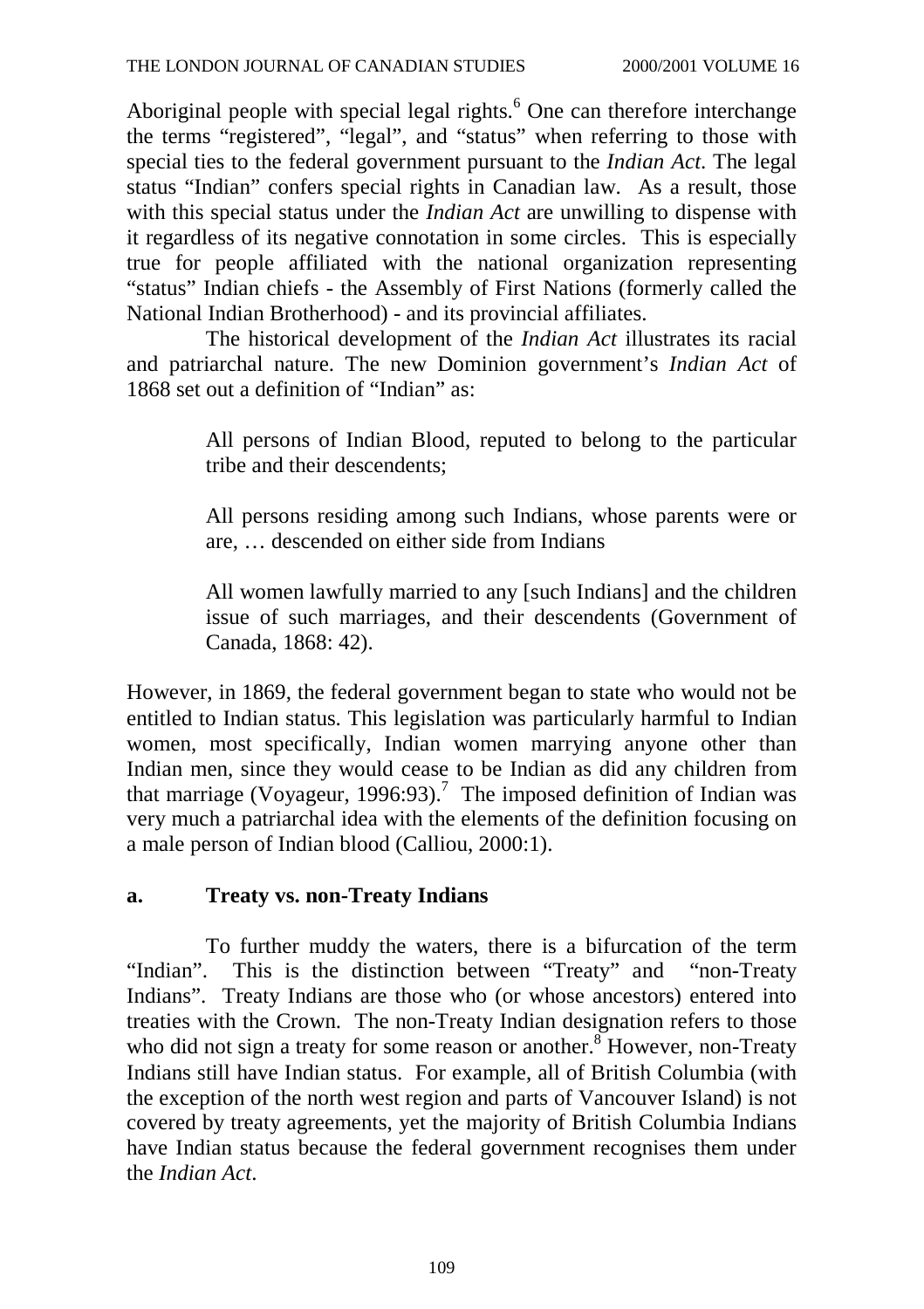#### VOYAGEUR AND CALLIOU: VARIOUS SHADES OF RED

As a result of the imposition of the legal category of "Indian" the Canadian state had difficulty drawing clear lines on who was or was not an "Indian". This uncertainty resulted in the exclusion of some Aboriginal groups and the creation of a non-Status class of Indians. A person could become a non-Status Indian in a number of ways. Perhaps the most common way for a person to lose or give up their Indian status was through the enfranchisement process. The following is a brief explanation.

## **b. Enfranchisement**

The "Indian Problem" as viewed by government officials, could be managed partly by eliminating the "Indianness" of First Nations people. The elimination of the culture of the First Nations was to occur through the removal of children from the cultures and subjecting them to education and religious training in European customs and values (Titley, 1986:75). Separate legal Indian status was conceived as a stopgap measure by white legislators, who expected that Indians would gradually abandon their Native identity in order to enjoy the privilege of full Canadian citizenship a state to which all would and should aspire (Francis, 1993: 201).

When Indians met the minimal requirements for citizenship – literacy, education, and "acceptable" moral character - they were allowed the rights of full citizenship through voluntary enfranchisement pursuant to sections of the *Indian Act*. They would be allowed to vote, purchase alcohol, and obtain land under the homestead system, and would no longer have to live under the aegis of the repressive *Indian Act* or have to tiptoe around the government's resident reserve babysitter – the Indian Agent. Enfranchisement was viewed as a reward if the First Nations person obtained a university degree, joined the military, or became a minister. But it could also be seen as punishment when one considers the psychological and social effects of whole groups of First Nations persons being forcibly separated from their communities and cultures. They had brown skin in a society that valued whiteness. Discrimination was rampant. Enfranchisement could also be used as a tool for punishment if the First Nations person were caught in possession of alcohol or raised the ire of the Indian agent who had the discretion to strike anybody, for any reason, from the band list. As discussed above, the majority of forcibly enfranchised "Indians" were First Nations women who married non-Indian men and their children.

## **B. Non-Status Indian as a Legal Entity**

There is no general consensus on the exact scope of the term "non-Status Indian". In the past, the term usually described Indians who no longer had *Indian Act* status (Wilson, 1985:62). It also described those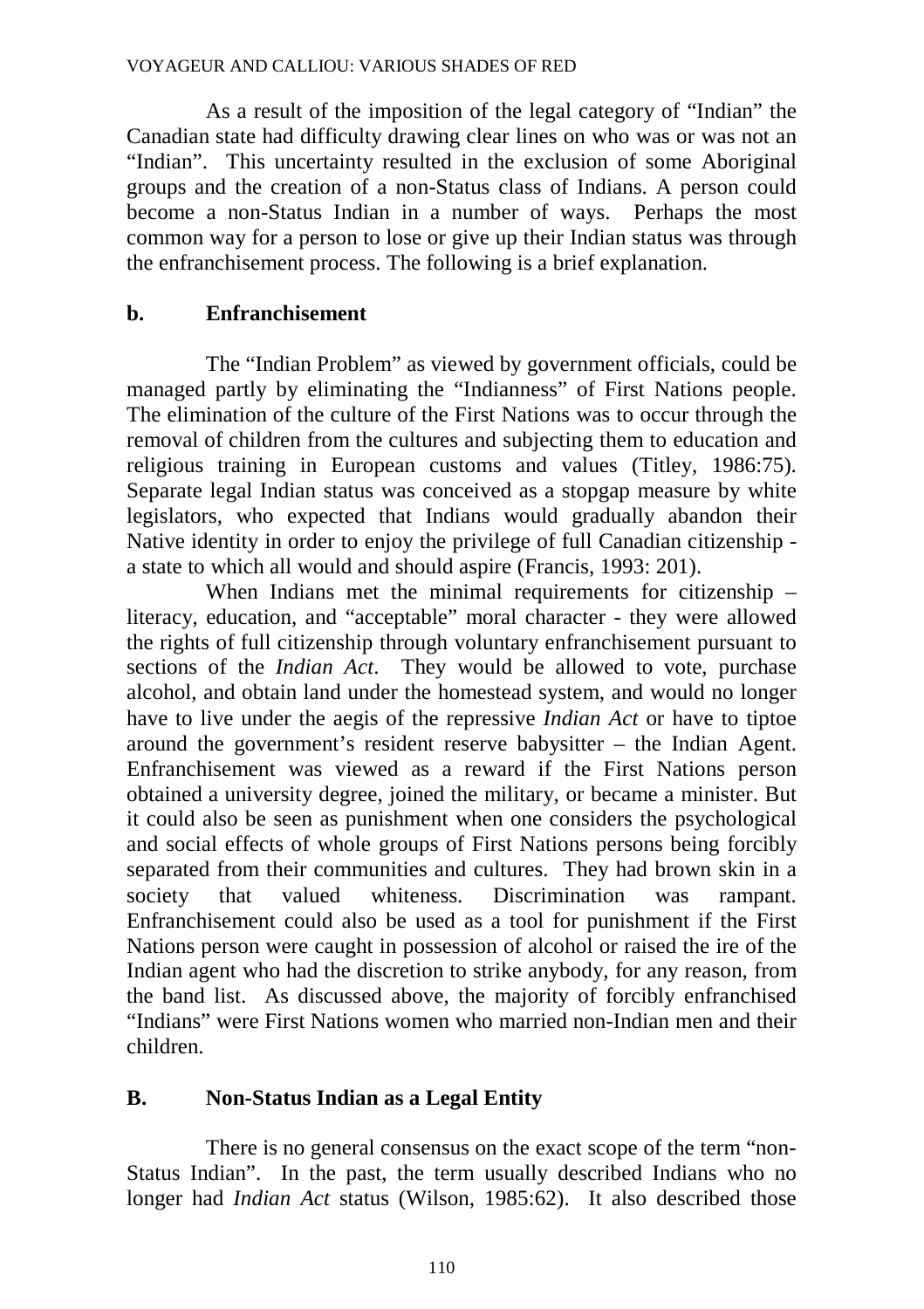people who once had status under the *Indian Act* and who subsequently lost it.<sup>[9](#page-15-0)</sup> Thus, by virtue of the imposition of the *Indian Act* which defines who qualifies as an Indian but also disqualifies others who fall outside the narrow scope of its definition. Under the 1985 changes to the *Indian Act (Bill C31),* almost every person who had status, and lost it before 1985, was entitled to reinstatement. Also, there is no longer any legal provision for losing status under the *Indian Act.* Consequently, the number of people who are non-Status Indians in this narrow sense is now considerably smaller.

In the past, the term "non-Status" was used in a broader sense to include Métis people and others of mixed Aboriginal and non-Aboriginal descent. However, this term is now less frequently used when referring to Métis. Generally, it is advisable to indicate more precisely which meaning is intended when the term "non-Status" is being used.

Delia Opekokew, a First Nations lawyer, takes a critical view of how the federal government, through the imposition of the *Indian Act* created inequalities between Aboriginal people. She argues "inequities and differences of economic and political rights among the Aboriginal peoples have their source in the absolute power vested in Parliament" (1987:7). She adds "this extraordinary power, the Crown (in right of Canada) has chosen to recognize only those peoples identified as Indians to be entitled to the use and benefit of Crown 'lands reserved for Indians', and consequently, eligible for its protection" (1987:7). She further states, "because of the patri-lineal system (descent through the male line) and the provisions excluding certain categories of people, many persons of varying degrees of Indian blood and culture were outside the statutory definition. These people became known as 'non-Status Indians' and were not eligible for the same federal services and programmes as Status Indians" (1987:9). Despite the arbitrary legal definition imposed by the *Indian Act*, "non-Status Indians", share similar lifestyles with their "Status Indian" brothers and sisters. Many continued, like status Indians, to carry on their traditional livelihoods of hunting, fishing and trapping.

## **C. The Métis**

Like the non-Status Indians, the Métis were excluded from being "Indians" under the *Indian Act* definition of Indian. The Métis are descendants of mixed marriages mainly in the Prairie Provinces and in northwestern Ontario, although the term is often used more broadly to include almost all people of mixed Indian/non-Indian ancestry. Although the Métis have their own distinctive history and culture, non-Status Indians have often been described as Métis and vice versa.

Academics have found that there were different groups of people who called themselves "Métis". Indeed, the historian John Foster argues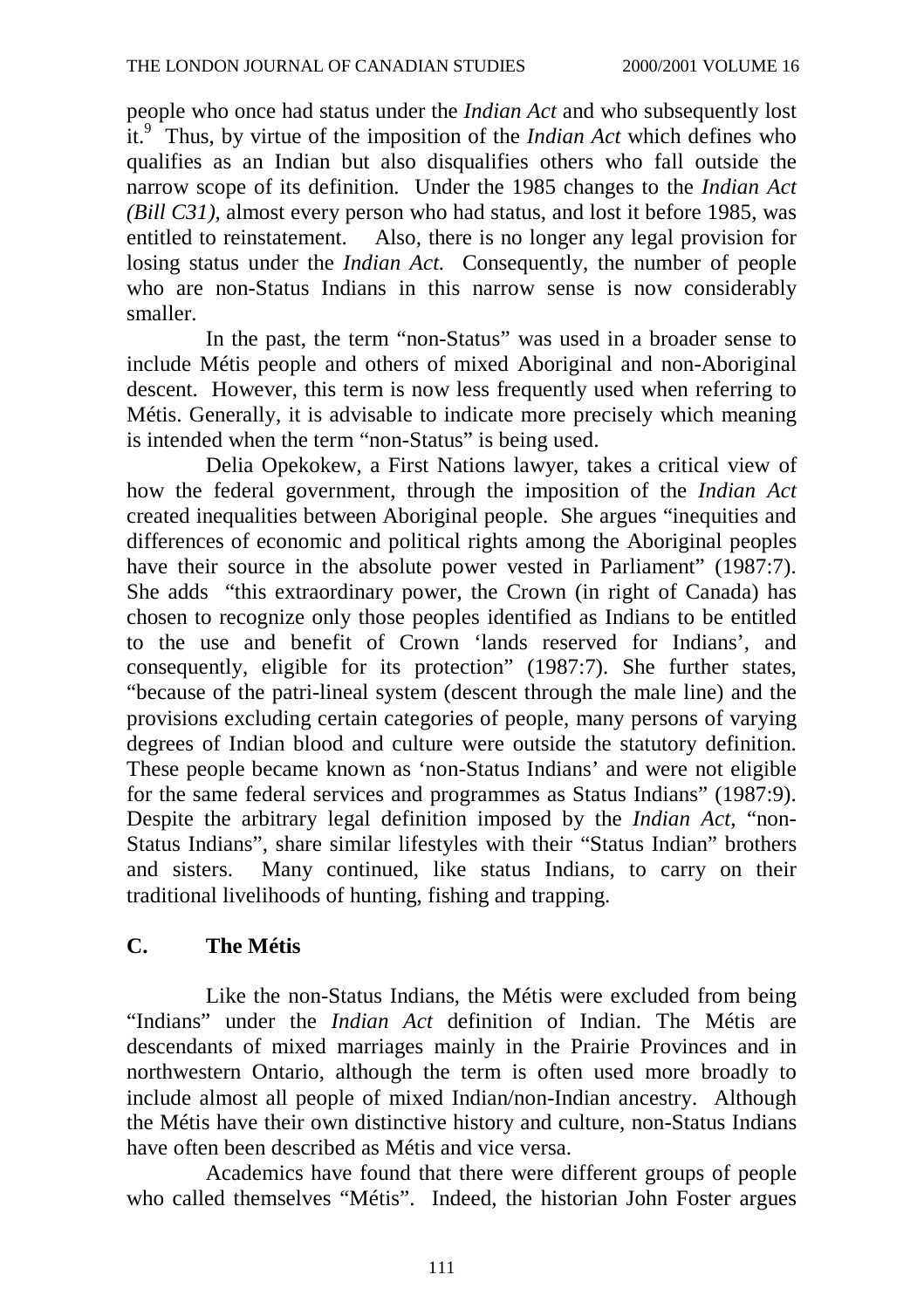that confusion has arisen with the term Métis and that an historical understanding is necessary to understand the two separate fur-trading systems from which the Métis emerged (1978). The Great Lakes trading system with its "broker-trader" role led to the creation of the "Métis". However, the Hudson's Bay system with its "Home Guard Cree" fur trade post provisioner role, created mixed bloods who did not emerge with the "Métis" identity (Foster, 1978:79). Others have found that different Métis groups from particular areas had particular historical experiences and that the Métis were more diverse, their self-identification more nebulous, and their class-based societal structures more complex than were formerly recognised (St. Onge, 1992:24).

The Métis have developed a unique cultural identity separate from their "Indian" and European roots and generally have a strong sense of their Aboriginal identity. The Métis themselves make the distinction between two types of Métis, namely, the descendants of Red River who had basically adapted to the new settlement society and alternatively, the "nomadic" Métis who essentially lived a traditional hunting and trapping lifestyle (Hatt, 1985). Thus, while there seems to be a clear Métis identity among Métis, they also recognise the cultural differences within their group.

# **D. Inuit**

The Inuit are an Aboriginal people in northern Canada, who live predominantly above the tree line in the Northwest Territories, and in Northern Quebec and Labrador (Burch, 1995:115). The word means "people" in the Inuit language - Inuktitut. The singular of Inuit is Inuk. They are listed in the *Constitution Act, 1982* as one of the peoples in the definition of Aboriginal peoples. Pursuant to the 1939 Supreme Court of Canada case *Re: Eskimo*, Inuit effectively fall under federal jurisdiction as s. 91(24) Indians (Supreme Court of Canada, 1939). However, Parliament has expressly defined "Indians" in the *Indian Act* as not including Eskimos (Inuit). They are distinct from "Indians" both legally and culturally. They are not administered under the *Indian Act*.

Despite these legal definitions that give some clarification to who is or is not an "Indian", there is still uncertainty.

## **IV. Diversity of Issues**

Current issues facing Canada's Aboriginal peoples vary as much as their cultures. However, some of the most important which most face them include pressing for the protection of their Aboriginal or treaty rights, self-government and economic development (Calliou and Voyageur, 1998).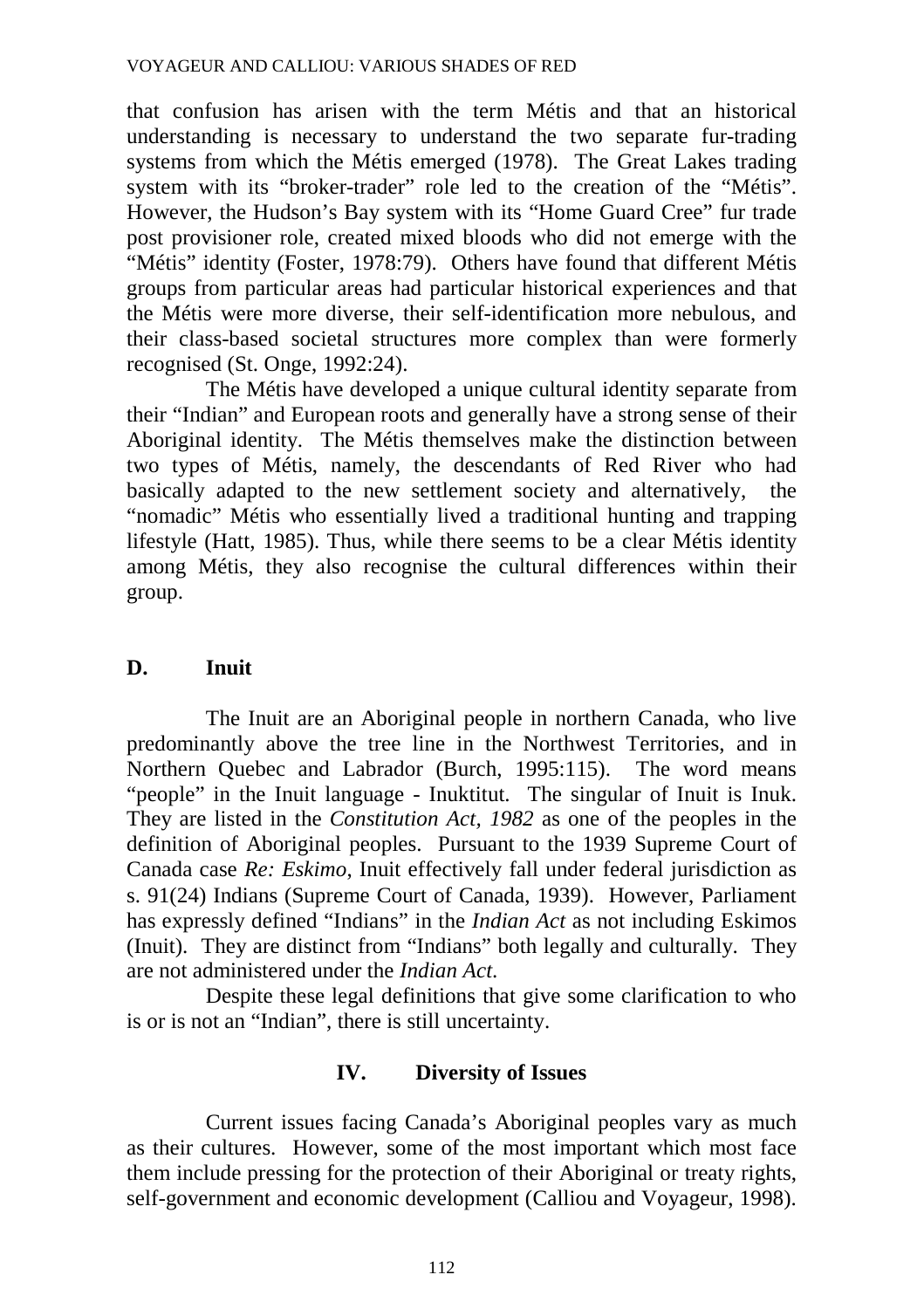Through the past decade, federal and provincial governments as well as business and industry leaders have increasingly entered into a new relationship with Canada's Aboriginal peoples. Generally, Aboriginal groups are now consulted on a regular basis and seen more as partners in resource sharing. Land claims or treaty rights issues will be more unique to each Aboriginal group. Métis (with the exception of those living in Alberta) and non-Status Indians do not have a land base while Treaty Indians do. Non-Treaty Indians and Métis argue for Aboriginal rights while Treaty Indians argue for fulfillment and protection of their treaty rights.

Difference between legal definitions is only one aspect of diversity with the Aboriginal community. Aboriginal people are economically diverse. Some have the benefit of natural resources and the royalties derived from those resources whiles others have none. Geographic diversity also makes Aboriginal lifestyles different. Some Indian reserves are located on the borders of large cities (Enoch First Nation on the outskirts of Edmonton, Alberta and Tsuu T'ina Nation on the outskirts of Calgary, Alberta) while other communities are isolated and accessible only by air or water. Also, there is significant internal stratification within each community.

### **V. Conclusion**

In 1971, Canada embarked upon a policy of multiculturalism that recognises the diversity of cultures within our society as worthy of respect. Almost thirty years later, although integration of newcomers into mainstream Canada is still the primary goal, it is now done with an eye to respecting peoples' differences. In contrast, the proliferation of official labels imposed upon the country's Aboriginal inhabitants construct administrative and bureaucratic categorisations that do little to bring greater understanding of the heterogeneity of the indigenous peoples of Canada.

The overview provided above speaks only briefly to the complexity of Canada's indigenous population. The Aboriginal communities in Canada are themselves multicultural and diverse communities where difference must be recognised. Too often, Aboriginal peoples are referred to as a homogeneous group - yet they differ substantially in their languages and cultures. Besides cultural differences, Aboriginal groups have had legal definitions imposed upon them by the federal government for purposes of administering their trust-like responsibilities for the benefit of "Indians" as defined in the *Indian Act*. This legal definition has resulted in the exclusion of other Aboriginal groups. Therefore, the relationships between the Aboriginal groups and the State can differ substantially, leading to a variety of issues that need to be addressed individually.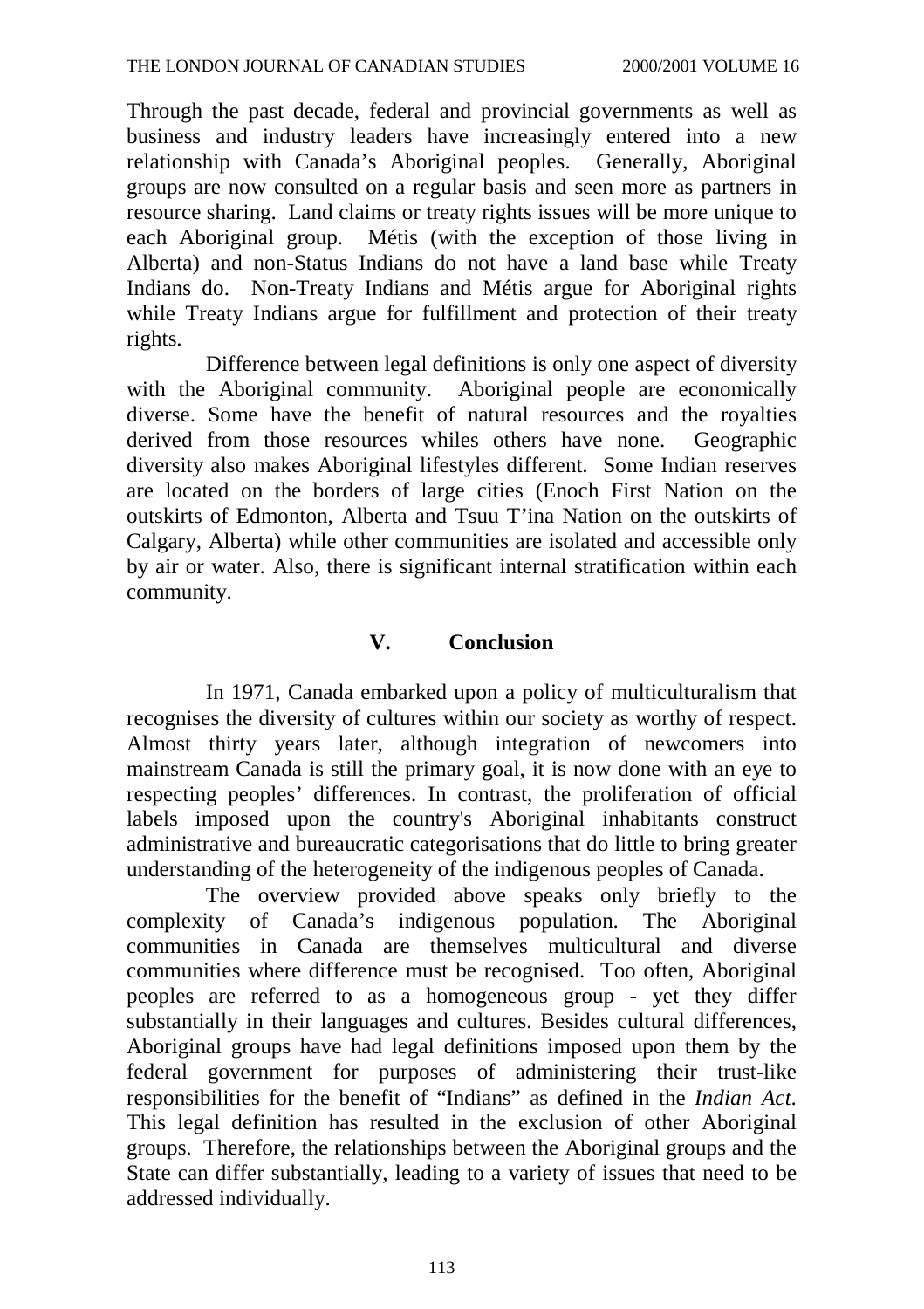### **Authors' Notes**

Cora Voyageur teaches in the Department of Sociology at the University of Calgary. She researches the Aboriginal experience in Canada and conducts community-initiated research with First Nations and Aboriginal organizations. She is a member of the Athabasca Chipewyan First Nation from Fort Chipewyan, Alberta – the oldest European settlement in Alberta.

Brian Calliou is a practising lawyer who specialises in Aboriginal Law and holds an LLM from the University of Alberta. He is also the associate director of Aboriginal Leadership and Management at the Banff Centre of Management. He is a member of the Sucker Creek First Nation from High Prairie, Alberta.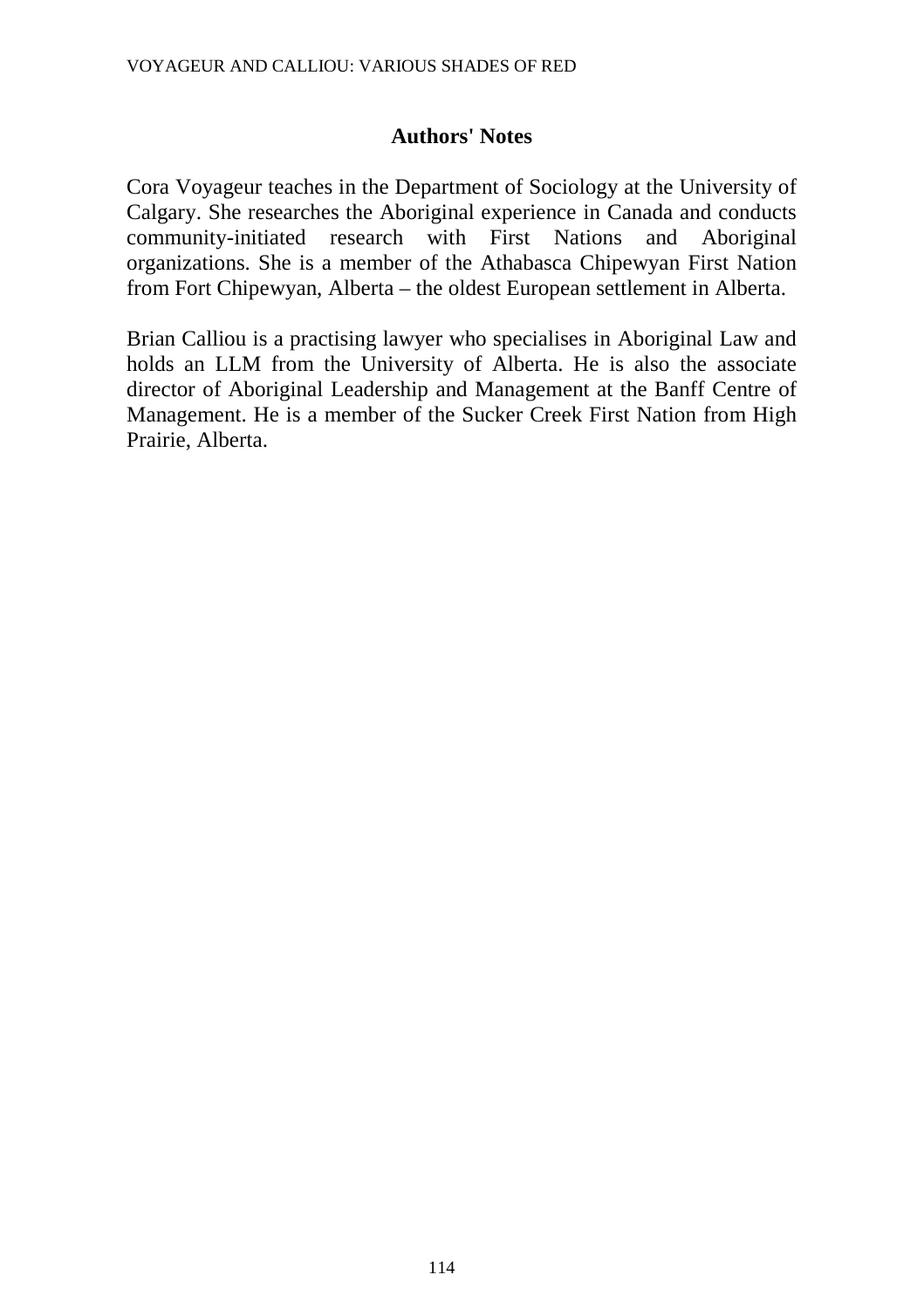#### **References**

- Atcheson, M. Elizabeth. 1984. *Women and Legal Action: Precedents, Resources and Strategies for the Future*. Ottawa: Canadian Advisory Council on the Status of Women.
- Burch, Ernest S. 1995. "The Caribou Inuit". *Native Peoples: The Canadian Experience*, *Second Edition*. Morrison, R. Bruce and C. Roderick Wilson, eds. Toronto: McClelland and Stewart. Pp. 115- 142.
- Calliou, Brian. 2000. "The Imposition of State Laws and the Creation of Various Hunting Rights for Aboriginal Peoples of the Treaty 8 Territory". *Lobstick: An Interdisciplinary Journal*. Pp. 151-193.
- Calliou, Brian and Cora J. Voyageur 1998. Aboriginal Economic Development and the Struggle for Self Government, in *Power and Resistance: Critical Thinking about Canadian Social Issues.* Wayne Antony and Les Samuelson (eds.) Winnipeg: Fernwood Publishing Ltd. Pp. 115-134.
- Cardinal, Harold. 1969. *The Unjust Society: The Tragedy of Canada's Indians*. Edmonton: Hurtig Press.
- Chartier, Clem. 1978-79. "'Indian': An Analysis of the Term as Used in Section 91(24) of the British North America Act, 1867." *Saskatchewan Law Re*view. Vol. 37. Pp. 37-80.
- Dempsey, Hugh A. 1988. *Indian Tribes in Alberta.* Calgary: Glenbow Museum.
- Dickason, Olive Patricia. 1997. *Canada's First Nations: A History of Founding Peoples From Earliest Times*, *Second Edition.* Don Mills: Oxford University Press.
- Elliot, D.W. 1992. *Law and Aboriginal People of Canada*. North York: Captus Press.
- Francis, Daniel. 1993. *The Imaginary Indian: The Image of the Indian in Canadian Culture*. Vancouver: Arsenal Pulp Press.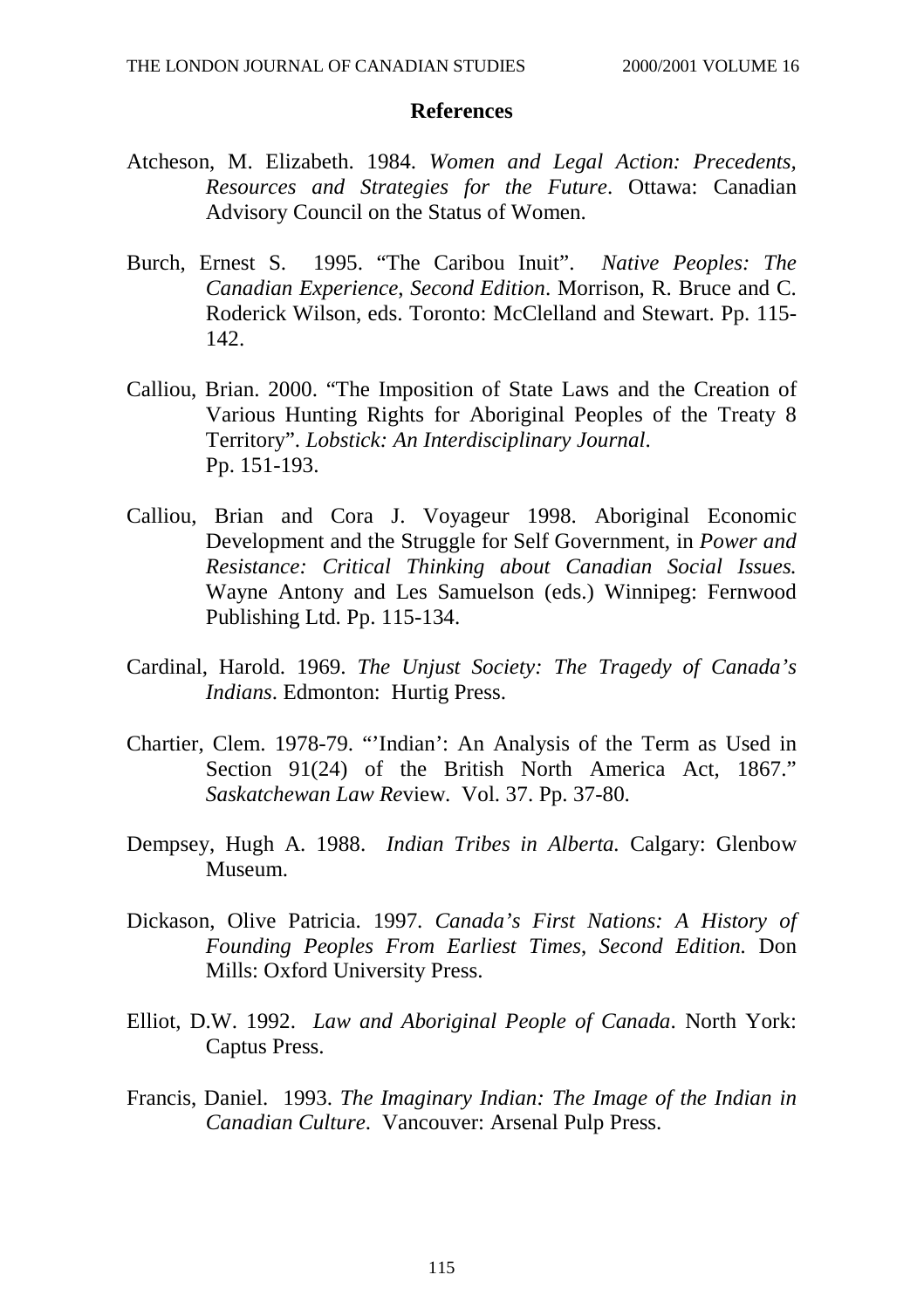- Francis, R. Douglas, Jones, Richard and Smith, Donald B. 1992 Destinies. Canadian History since Confederation (second edition).Toronto, Holt, Rinehart and Winston Ltd.
- Foster, John E. 1978. "The Metis: the People and the Term". *Prairie Forum.* Vol. 3(1) Pp.79-90.
- Government of Canada. 1982. Section 35 *Constitution Act, 1982*, *Schedule B of the Canada Act, 1982,* c. 11 (U.K.)
- Government of Canada.1868. *An Act Providing for the Organization of the Department of Secretary of State of Canada and for the Management of Indian and Ordinance Lands*. Ottawa.
- Hatt, Ken. 1985. "Ethnic Discourse in Alberta: Land and the Metis in the Ewing Commission" *Canadian Ethnic Studies.* Volume 17 (1) Pp.64-79.
- Hawley, Donna and Shin Amai. 1995. *The 1996 Annotated: Indian Act*. Scarborough: Carswell Thomson Professional Publishing.
- Indian and Northern Affairs Canada. 2000 *First Nations Profiles*. (Available at: [http://inac.gc.ca/fnprofiles\\_Search.asp\)](http://inac.gc.ca/fnprofiles_Search.asp).
- Leslie, John and Ron Maguire. 1978. *The Historical Development of the Indian Act*. Ottawa: Treaties and Historical Research Centre.
- Morrison, R. Bruce and C. Roderick Wilson. 1995. *Native Peoples: The Canadian Experience*, Second Edition. Toronto: McClelland and Stewart.
- Opekokew, Delia. 1987. *The Political and Legal Inequalities Among Aboriginal Peoples in Canada.* Kingston: Institute of Intergovernmental Relations.
- St. Onge, Nicole J. M. 1992. "Variations in Red River: the Traders and Freemen Metis of Saint Laurent, Manitoba". *Canadian Ethnic Studies*. Vol. 24(2). Pp. 1-21.
- Sanders, Douglas. 1983. "The Indian Lobby" *And No One Cheered: Federalism, Democracy and the Constitution Act.* Keith Banting and Richard Simeon, eds*.,* Toronto: Methuen Publications. Pp. 301-332.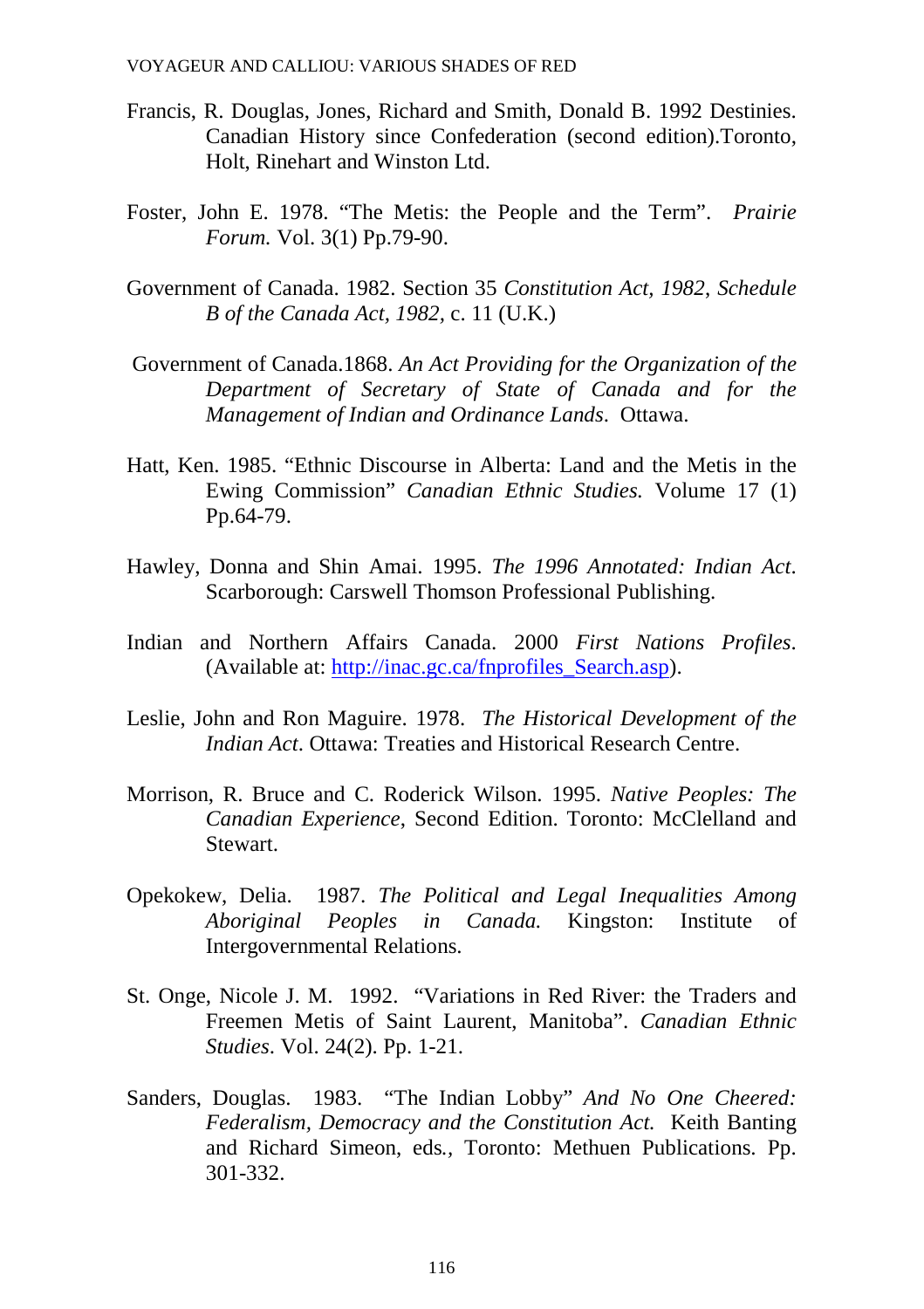- Sawchuk, Joe. 1985. "The Metis, Non-Status Indians and the New Aboriginality: Government Influence on Native Political Alliances and Identity". *Canadian Ethnic Studies*. Vol. 17(2):135-146.
- Statistics Canada. 1999a. *Canadian Statistics: Population by Ethnic Origin, 1996 Census*. (Available at [http://www.statcan.ca/english/Pgdb/People/Population/demo28a.ht](http://www.statcan.ca/english/Pgdb/People/Population/demo28a.htm)  $m)$  $m)$
- Statistics Canada. 1999b. *Canadian Statistics: Immigrant Population by Place of Birth and Period of Immigration, 1996, Canada*. (Available at: [http://www.statcan.ca/english/Pgdb/People/Population/demo251.h](http://www.statcan.ca/english/Pgdb/People/Population/demo251.htm) t[m\)](http://www.statcan.ca/english/Pgdb/People/Population/demo251.htm).
- Supreme Court of Canada. 1939. *Reference Re: Eskimos* [1939] *Supreme Court Reporter*. Vol. 104.
- Tobias, John. 1983. "Protection, Civilization, Assimilation: An Outline History of Canada's Indian Policy", in *As Long as the Sun Shines*. Ian A. L. Getty and Antoine Lussier, eds. Vancouver: University of British Columbia Press. Pp. 39-55.
- Titley, E. Brian. 1986. *A Narrow Vision: Duncan Campbell Scott and the Administration of Indian Affairs in Canada.* Vancouver: University of British Columbia Press.
- Voyageur, Cora J. 1996. "Contemporary Indian Women" *Visions of the Heart: Canadian Aboriginal Issues*. David Allan Long and Olive Patricia Dickason, eds. Toronto: Harcourt Brace Canada. Pp. 93- 115.
- Wilson, Bill. 1985. "Aboriginal Rights: The Non-Status Indian Perspective", in *Quest for Justice: Aboriginal Peoples and Aboriginal Rights.* " Menno Boldt and J. Anthony Long, eds. Toronto: University of Toronto Press. Pp. 62-68.

### **Endnotes**

<sup>&</sup>lt;sup>1</sup> (http://esd.inac.gc.ca/fnprofiles/FNProfiles\_Search.asp).

 $2$  Aboriginal people include First Nations, Non-status Indians, the Métis, and the Inuit.